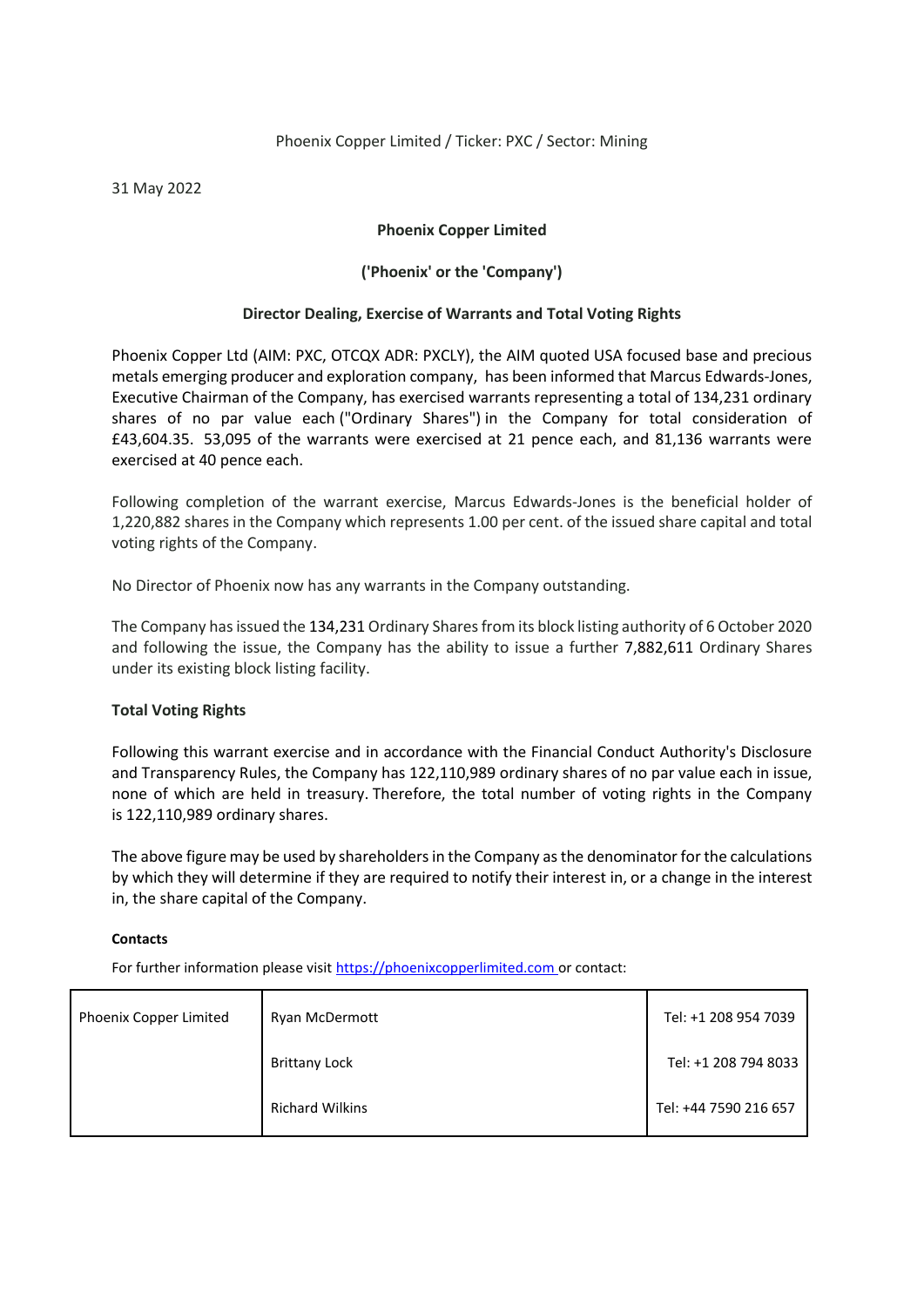| SP Angel Corporate Finance<br>LLP (Nominated Adviser) | David Hignell / Caroline Rowe               | Tel: +44 20 3470 0470  |
|-------------------------------------------------------|---------------------------------------------|------------------------|
| <b>Tavira Securities</b><br>Limited (Joint Broker)    | Jonathan Evans / Oliver Stansfield          | Tel: +44 20 7100 5100  |
| WH Ireland (Joint Broker)                             | Harry Ansell / Adam Pollock / Katy Mitchell | Tel: +44 20 7220 1666  |
| Panmure Gordon (UK)<br>Limited (Joint Broker)         | John Prior / Hugh Rich / Ailsa Macmaster    | Tel: +44 20 7886 2500  |
| EAS Advisors (US Corporate<br>Adviser)                | Matt Bonner / Rogier de la Rambelje         | Tel: +1 (646) 495-2225 |
| BlytheRay<br>(Financial PR)                           | Tim Blythe / Megan Ray                      | Tel: +44 20 7138 3204  |

 $\mathbf{I}$ 

 $\mathbf{r}$ 

#### **Notes**

 $\mathbf{r}$ 

 $\mathbf{I}$ 

Phoenix Copper Limited is a USA focused, base and precious metals emerging producer and exploration company, initially targeting copper and zinc production from an open pit mine.

Phoenix's primary operations are focused near Mackay, Idaho in the Alder Creek mining district, at the 80% owned Empire Mine property, which historically produced copper at grades of up to 8%, as well as gold, silver, zinc and tungsten, from an underground mine.

Since 2017, Phoenix has carried our extensive drill programmes which have defined a NI 43-101 compliant PEA (preliminary economic assessment) for an open pit heap leach solvent extraction and electrowinning ("SX-EW") mine, which was updated in October 2020. The contained metal in all NI 43-101 compliant categories of resources, Measured, Indicated and Inferred, stand at 129,641 tonnes of copper, 355,523 ounces of gold, 10,133,772 ounces of silver and 58,440 tonnes of zinc. Phoenix updated its economic model in February 2021 to include the processing of all contained metals through a two phased approach.

In addition to Empire, the district includes the historic Horseshoe, White Knob and Blue Bird Mines, past producers of copper, gold, silver, zinc, lead and tungsten from underground mines. A new discovery at Red Star, 330 metres northwest of the Empire Mine proposed open pit, has revealed high grade silver / lead sulphide ore, and from three shallow exploration drill holes a maiden resource of 103,000 tonnes containing 173.4 g/tonne silver, 0.85 g/tonne gold and 3.85% lead (1.6 million ounces silver equivalent) was reported in an NI 43-101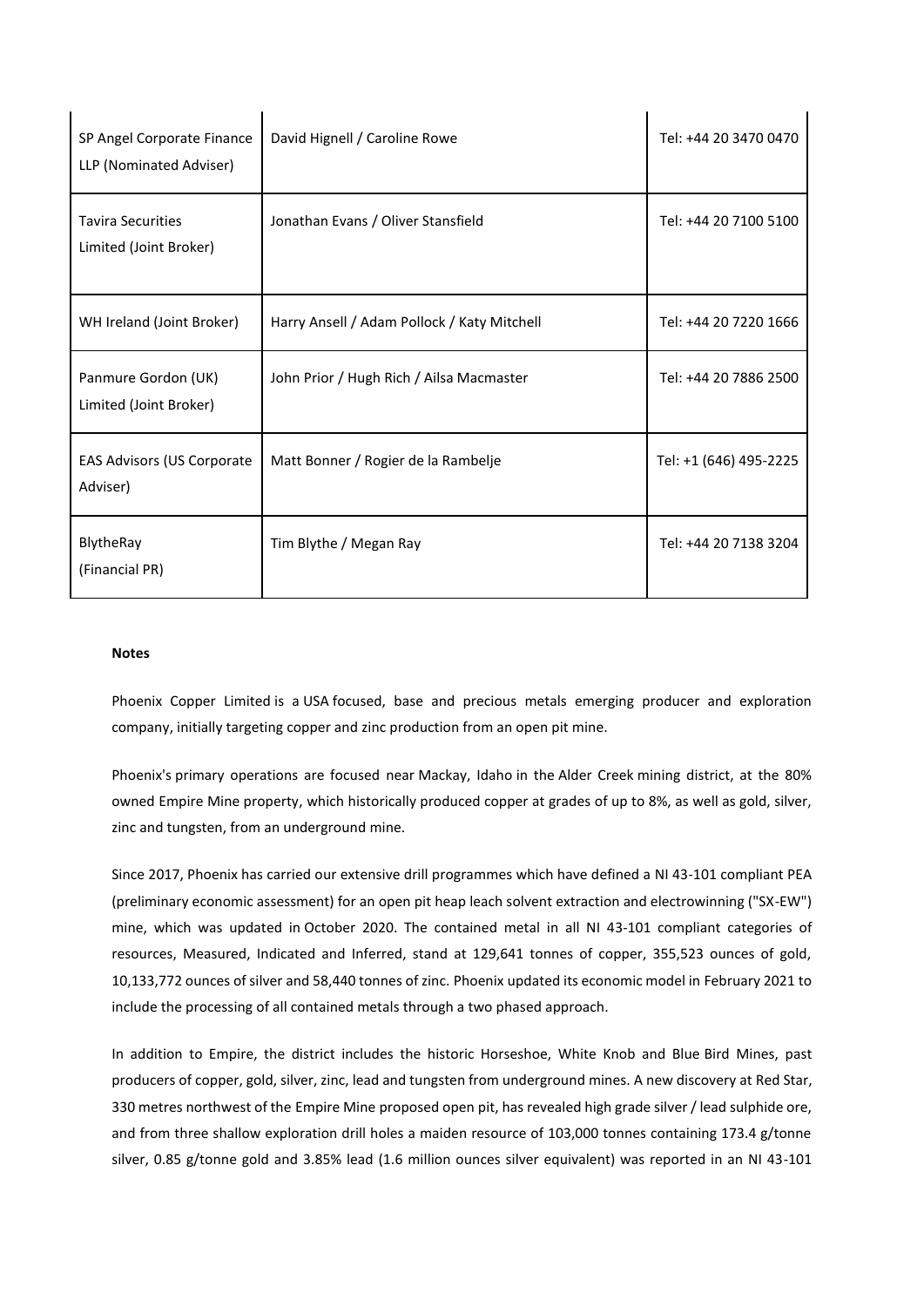technical report published in May 2019. Additionally, the district includes Navarre Creek, a volcanic hosted precious metals target in a 14.48 sq km area. The Company's total land package at Empire comprises 8,034 acres (32.51 sq kms).

At Empire, it is estimated that less than 1% of the potential ore system has been explored to date and, accordingly, there is significant opportunity to increase the resource through phased exploration. The stated aim of the Company is to fund this phased exploration through free cashflow generated by its initial mine. A Plan of Operations in respect of the initial open pit mine was filed with the relevant regulatory authorities in June 2021.

Phoenix also has two wholly owned cobalt properties on the Idaho Cobalt Belt to the north of Empire. An Earn-In Agreement has been signed with Electra Battery Materials (formerly First Cobalt Corporation), Toronto, in respect of one of those properties.

Phoenix is listed on London's AIM (PXC), and trades on New York's OTCQX Market (PXCLF and PXCLY (ADRs)). More details on the Company, its assets and its objectives can be found on PXC's website at <https://phoenixcopperlimited.com/>

#### **NOTIFICATION AND PUBLIC DISCLOSURE OF TRANSACTIONS BY PERSONS DISCHARGING MANAGERIAL RESPONSIBILITIES AND PERSONS CLOSELY ASSOCIATED WITH THEM**

|    | Details of the person discharging managerial responsibilities/person closely associated                       |                           |  |
|----|---------------------------------------------------------------------------------------------------------------|---------------------------|--|
| a) | Name:                                                                                                         | Marcus Edwards-Jones      |  |
|    |                                                                                                               |                           |  |
| 2. | Reason for the notification                                                                                   |                           |  |
| a) | Position/status:                                                                                              | <b>Executive Chairman</b> |  |
| b) | Initial notification/Amendment:                                                                               | Initial notification      |  |
| 3. | Details of the issuer, emission allowance market participant, auction platform, auctioneer or auction monitor |                           |  |
| a) | Name:                                                                                                         | Phoenix Copper Limited    |  |
| b) | LEI:                                                                                                          | 2138006UWPZAB1A75680      |  |
| 4. | Details of the transaction(s): section to be repeated for (i) each type of instrument; (ii) each type of      |                           |  |
|    | transaction; (iii) each date; and (iv) each place where transactions have been conducted                      |                           |  |